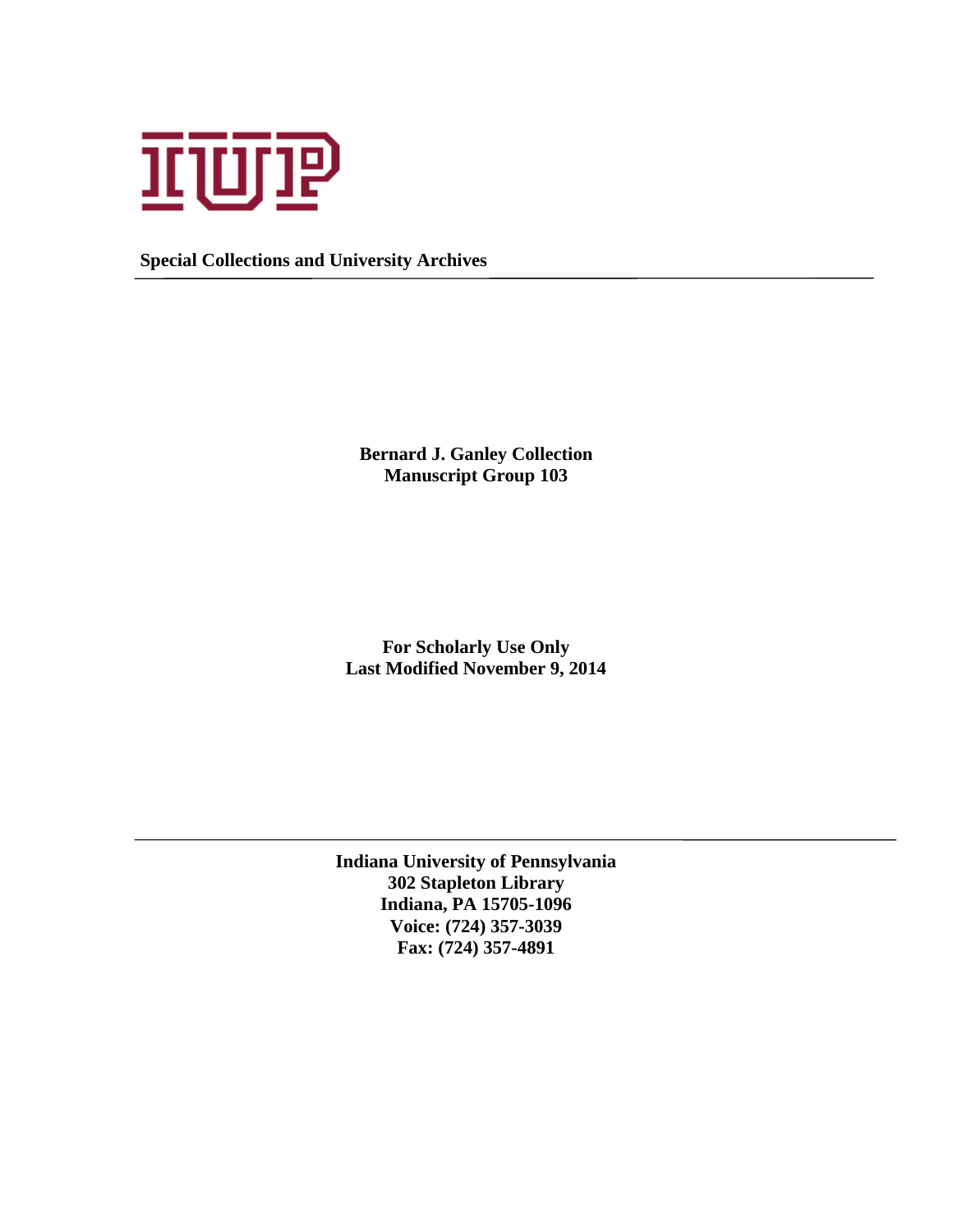# **Bernard J. Ganley Collection, Manuscript Group 103 Indiana University of Pennsylvania, Special Collections and University Archives 1 box; 2 linear feet**

## **Biographical Note**

Bernard J. Ganley (September 1, 1921-June 18, 1999) had the privilege of being the only alumni to serve as both an Administrative Vice President and interim president of Indiana University of Pennsylvania. He worked at Indiana State Teachers College and IUP for over 20 years from 1960-1981. Bernard Ganley and his wife Joan Campbell Ganley graduated from Indiana State Teachers College (later IUP) in 1948 and 1949 respectively.

Bernard Ganley was born in Coal Run, Pennsylvania. He graduated from Indiana High School in 1940. He was always active in sports including basketball, football, and golf. He served in the United States Navy during World War Two from 1942-1945. Ganley graduated from Indiana State Teachers College (IUP) in 1948 with a Bachelor of Science in Social Sciences and Geography. He was a member of the Phi Sigma Pi Fraternity at Indiana State Teachers College. In 1955, he graduated from the University of Pittsburgh with a Master of Education in Administration and Counseling. After graduating from Indiana State Teachers College in 1948, Bernard Ganley was a teacher, coach, and principal of Cherry Tree High School in Cherry Tree, Pennsylvania. From 1950-1960, he was a teacher, coach and guidance counselor at Homer-Center High School in Homer City, Pennsylvania. In 1960-1961, he was Assistant Dean of Men and Assistant Football and Track Coach at Indiana State College. From 1961-1969, he was the Golf Coach at Indiana State College and later IUP. In 1968, the IUP Varsity Golf Team won the National Association of Collegiate Athletics Championship. From 1961-1972, Ganley was the Acting Dean of Men and Administrative Assistant to the President at IUP. He served as Administrative Vice President from September 1972 to January 1979, and October 1979 to 1981. Bernard Ganley was interim president of IUP from January 1979 to October 1979, and he was the first alumni to serve as IUP president. He retired from IUP in 1981, and served as acting president of Mount Aloysius College in Cresson, Pennsylvania in 1981. He was inducted into the IUP Sports Hall of Fame in 1996. He passed away in West Palm Beach, Florida.

## **Scope and Content**

The Bernard J. Ganley Collection is housed in 1 archival box, and includes several items on display including the football used at the 1979 Homecoming game played against Slippery Rock on October 20, 1979 (on display). The collection includes photographs, publications, correspondence, newspaper articles, and memorabilia throughout the life and career of Bernard J. Ganley at IUP.

### **Provenance**

The collection was donated by his wife Joan Campbell Ganley in 2008 from their Indiana home on Oak Street in Indiana, Pennsylvania.

### **Restrictions**

None.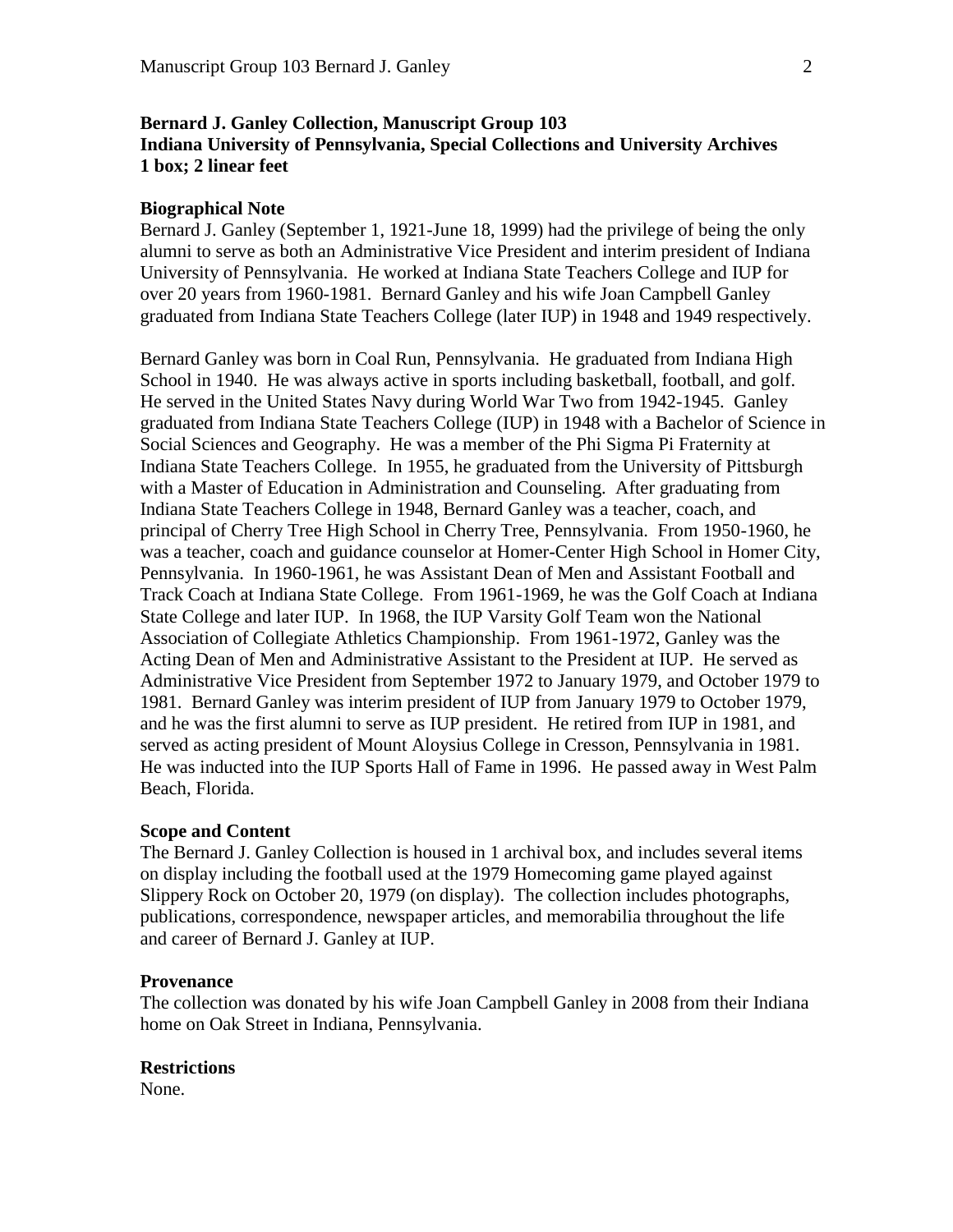#### **Processor**

The collection was processed by Harrison Wick, IUP Special Collections Librarian and University Archivist, in 2008.

## **Container List**

#### **Box 1 (55 folders)**

- 1. Biographical Information
- 2. Correspondence, 1949
- 3. Correspondence, 1968
- 4. Correspondence, 1969
- 5. Correspondence, 1970
- 6. Correspondence, 1971
- 7. Correspondence, 1972
- 8. Correspondence, 1975
- 9. Correspondence, 1978
- 10. Correspondence, 1979
- 11. Correspondence, 1980
- 12. Correspondence, 1981
- 13. Correspondence, 1982
- 14. Correspondence, 1983
- 15. Correspondence, 1986
- 16. Correspondence, 1991
- 17. Correspondence, 1992
- 18. Correspondence, 1995
- 19. Correspondence, 1996
- 20. Correspondence, 1997
- 21. Correspondence, 1998
- 22. Correspondence to Joan Campbell Ganley, 2001-2004
- 23. Fraternal Order of Eagles
- 24. Indiana County, Pennsylvania Newspaper Articles
- 25. Indiana County, Pennsylvania Sports Hall of Fame
- 26. Indiana County Country Club
- 27. St. Bernard School Parish Schools of the Diocese of Pittsburgh, 1935-1936
- 28. Indiana High School, Class of 1940 Diploma
- 29. Indiana High School Newspaper Articles
- 30. Indiana High School Photographs
- 31. Indiana High School, Class of 1940 Reunions
- 32. United States Navy World War Two, 1942-1945 Newspaper Articles
- 33. United States Navy World War Two, 1942-1945 Photographs
- 34. Indiana State Teachers College (IUP) Basketball Team and Newspaper Articles, Class of 1948
- 35. Indiana State Teachers College varsity letters in basketball, football, and softball.
- 36. Indiana State Teachers College fraternity and sorority plaques, 1948 and 1949.
- 37. Pennsylvania Department of Public Instruction certificates, 1948, 1954, and 1955